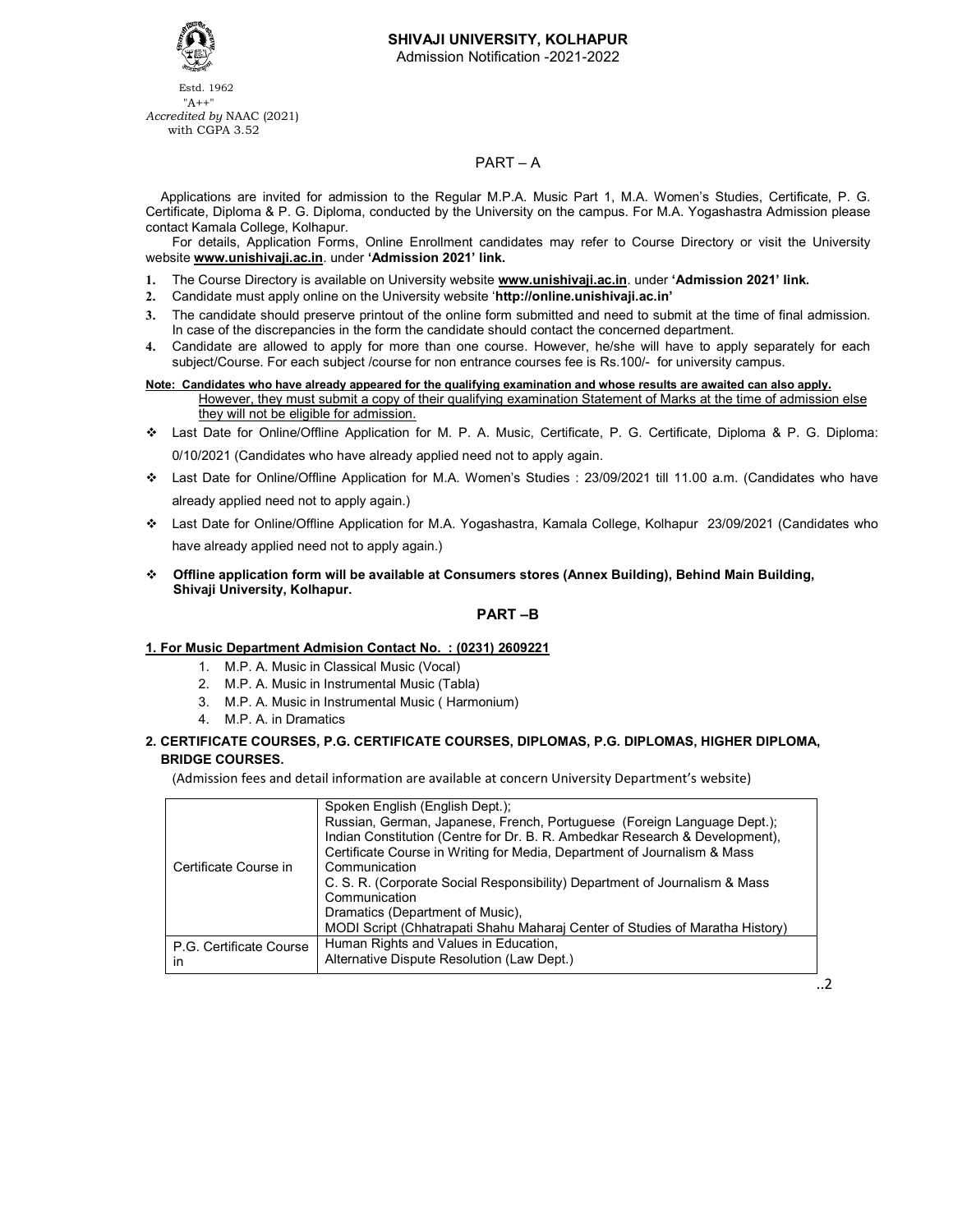| Diploma in              | Russian, German, Japanese (Foreign Language Dept.)<br>Classical Music - Vocal, (Department of Music),<br>Classical Dance - Katthak (Department of Music),<br>Classical Dance – Bharatnatyam, (Department of Music),<br>Instrumental -Harmonium, (Department of Music),<br>Instrumental- Tabla, (Department of Music),<br>Dramatics (Department of Music),<br>Industrial Safety, Health and Environment (Env. Sci. Dept.),<br>Sericulture (Zoology Dept)<br>Travel and Tourism (Geography Department)                                                                                                                                                                                                                                                                                                                                                                                                                                                                                                                                                                                                                                                                                                                                                                                                                                                                                                                                                                                                                                                                                                                                                                                         |
|-------------------------|----------------------------------------------------------------------------------------------------------------------------------------------------------------------------------------------------------------------------------------------------------------------------------------------------------------------------------------------------------------------------------------------------------------------------------------------------------------------------------------------------------------------------------------------------------------------------------------------------------------------------------------------------------------------------------------------------------------------------------------------------------------------------------------------------------------------------------------------------------------------------------------------------------------------------------------------------------------------------------------------------------------------------------------------------------------------------------------------------------------------------------------------------------------------------------------------------------------------------------------------------------------------------------------------------------------------------------------------------------------------------------------------------------------------------------------------------------------------------------------------------------------------------------------------------------------------------------------------------------------------------------------------------------------------------------------------|
| P.G. DIPLOMA in         | Hindi Translation.<br>Computer & Indian Language Software application (Hindi Dept.);<br>Museology (History Dept.);<br>Foreign Trade, (Economics Deptt.);<br>Agri Business, (Economics Deptt.);<br>Quantitative Techniques & Computer Application, (Economics Deptt.);<br>IPR (Economics Deptt.);<br>Forex management and Trade Finance (Commerce & Management Department);<br>Gandhian Studies, (Centre for Gandhian Studies)<br>Rural Development, (Centre for Gandhian Studies),<br>Human Rights and Duties, (Political Science Department);<br>Communal Harmony and Social Peace (Political Science Department);<br>Social Exclusion & Inclusive Policy (Centre For the Study of Social Exclusion &<br>Inclusive Policy);<br><b>MASS</b><br>Cyber<br>Journalism<br>(DEPARTMENT<br>OF<br><b>JOURNALISM</b><br>&<br>COMMUNICATION);<br>E- Business (Department of MBA);<br>Sericulture (Department of Zoology)<br>Hindi Translation (Hindi Dept.)<br>English, Hindi and Marathi Translation (English Dept.),<br>Sericulture (Zoology Dept.)<br>Bioinformatics (Biochemistry Dept.)<br>Computer Programming (Computer Sci. Dept.)<br>Bioinformatics (Department of Biochemistry);<br>Environmental Protection & Management (PGDEPM);<br>Industrial<br>Safety,<br>Health<br>& Environment. (PGDISHE)<br>(Department<br>of<br>Environmental Science)<br>Treasury and Forex Management and Trade Finance,<br>Banking and Finance (Commerce & Management),<br>Dr. B.R. Ambedkar's Thoughts (Centre for Dr. B. R. Ambedkar Research &<br>Development)<br>Teacher Training Education Mass Communication Education (Department of<br>Education)<br>Human Rights and Values in Education (Law Dept.) |
| <b>HIGHER DIPLOMA</b>   | Data Science (Computer Science Dept.)<br>Russian (Foreign Language Dept.)                                                                                                                                                                                                                                                                                                                                                                                                                                                                                                                                                                                                                                                                                                                                                                                                                                                                                                                                                                                                                                                                                                                                                                                                                                                                                                                                                                                                                                                                                                                                                                                                                    |
|                         | Foreign Trade, Agri-business,                                                                                                                                                                                                                                                                                                                                                                                                                                                                                                                                                                                                                                                                                                                                                                                                                                                                                                                                                                                                                                                                                                                                                                                                                                                                                                                                                                                                                                                                                                                                                                                                                                                                |
| <b>BRIDGE COURSE in</b> | Urban Banking, Corporate Governance (Economics Dept.),<br>Dramatics,<br>Instrumental Music, Tabla,<br>Vocal.                                                                                                                                                                                                                                                                                                                                                                                                                                                                                                                                                                                                                                                                                                                                                                                                                                                                                                                                                                                                                                                                                                                                                                                                                                                                                                                                                                                                                                                                                                                                                                                 |
|                         | Candidates who have applied in offline mode will have to submit their application in concerned Department.                                                                                                                                                                                                                                                                                                                                                                                                                                                                                                                                                                                                                                                                                                                                                                                                                                                                                                                                                                                                                                                                                                                                                                                                                                                                                                                                                                                                                                                                                                                                                                                   |

### **PART – C**

# **1. M.A. Women's Studies : Contact No. 9850397485.**

- **1.** Application Form Fee : Rs.300/-
- 2. Eligibility : Any Graduate in any recognized University.
- 3. Syllabus for Entrance Examination : Proficiency in English & Awareness in Women's Problems, For more details pl see University website www.unishivaji.ac.in.
- 4. Entrance Examination Date & Time : Written Exam (50 marks) on 25<sup>th</sup> September, 2021 on 1.30 p.m. to 3.00 p.m. Viva (50 marks): on  $25<sup>th</sup>$  September, 2021 03.00 p.m. onwards
- 5. For more details regarding payment of fees offline Application and other information pl. email at **cws@unishivaji.ac.in**
- 6. Last Date for Online/Offline Application for M.A. Women's Studies : 23/09/2021 till 11.00 a.m.
- 7. Submission of Application in soft copies alongwith all documents: till 24<sup>th</sup> September, 2021 at 02.00 p.m.